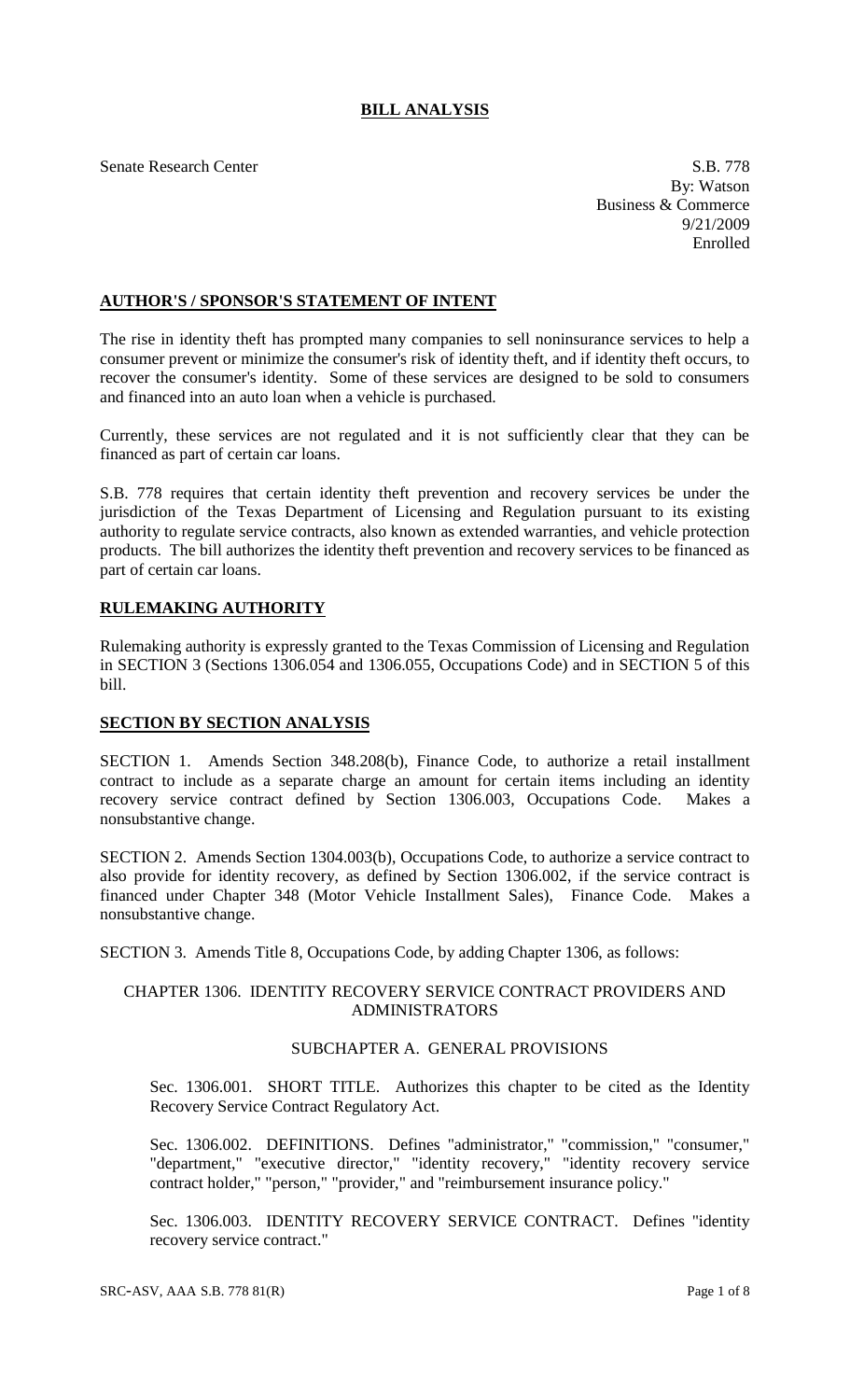Sec. 1306.004. CONTROLLING PERSON. (a) Defines "controlling person."

(b) Provides that an individual who is a controlling person of a corporation or other business entity that is the general partner of a limited partnership is a controlling person of the limited partnership.

Sec. 1306.005. EXEMPTIONS. Provides that this chapter does not apply to an identity recovery service contact (contract) sold or offered for sale to a person who is not a consumer or a contract sold by a motor vehicle dealer on a motor vehicle sold by that dealer, if the dealer is the provider, is licensed as a motor vehicle dealer under Chapter 2301 (Sale or Lease of Motor Vehicles), and covers its obligations under the contract with a reimbursement insurance policy.

Sec. 1306.006. EXEMPTIONS FROM CERTAIN OTHER LAWS. Exempts marketing, selling, offering for sale, issuing, making, proposing to make, and administering a contract from the Insurance Code and other laws of this state regulating the business of insurance.

Sec. 1306.007. PURCHASE REQUIREMENT PROHIBITED. Prohibits a person regulated by Chapter 2301 from requiring the purchase of a contract as a condition of a loan or the sale of a vehicle.

Sec. 1306.008. GENERAL INVESTIGATIVE POWER OF EXECUTIVE DIRECTOR. (a) Authorizes the executive director of the Texas Department of Licensing and Regulation (executive director) to investigate a provider, administrator, or other person as necessary to enforce this chapter and protect contract holders in this state.

(b) Requires a provider, on request of the executive director, to make the records required by Section 1306.105 available to the executive director as necessary to enable the executive director to reasonably determine compliance with this chapter.

[Reserves Sections 1306.009-1306.050 for expansion.]

## SUBCHAPTER B. REGISTRATION REQUIREMENTS

Sec. 1306.051. REGISTRATION REQUIRED; EXEMPTION FROM OTHER LICENSING REQUIREMENTS. (a) Prohibits a person from operating as a provider or administrator of contracts sold in this state unless the person is registered with the Texas Department of Licensing and Regulation (TDLR).

(b) Exempts a provider, contract seller, administrator, or other person who markets, sells, or offers to sell contracts, except for the registration requirement of this subchapter, from any licensing requirement of this state that relates to an activity regulated under this chapter.

(c) Provides that if a person registered under Chapter 1304 (Service Contract Providers and Administrators) registers under Chapter 1306, the financial security used to comply with Section 1304.151 (Financial Security Requirements) fulfills the requirements of Section 1306.101.

Sec. 1306.052. APPLICATION FOR REGISTRATION OR RENEWAL; GENERAL REQUIREMENTS. (a) Requires an applicant for registration or registration renewal to submit an application to the executive director.

(b) Requires that the application be in the form prescribed by the executive director and include evidence satisfactory to the executive director of compliance with the applicable financial security requirements prescribed by Section 1306.101, if the application is for a provider registration or renewal.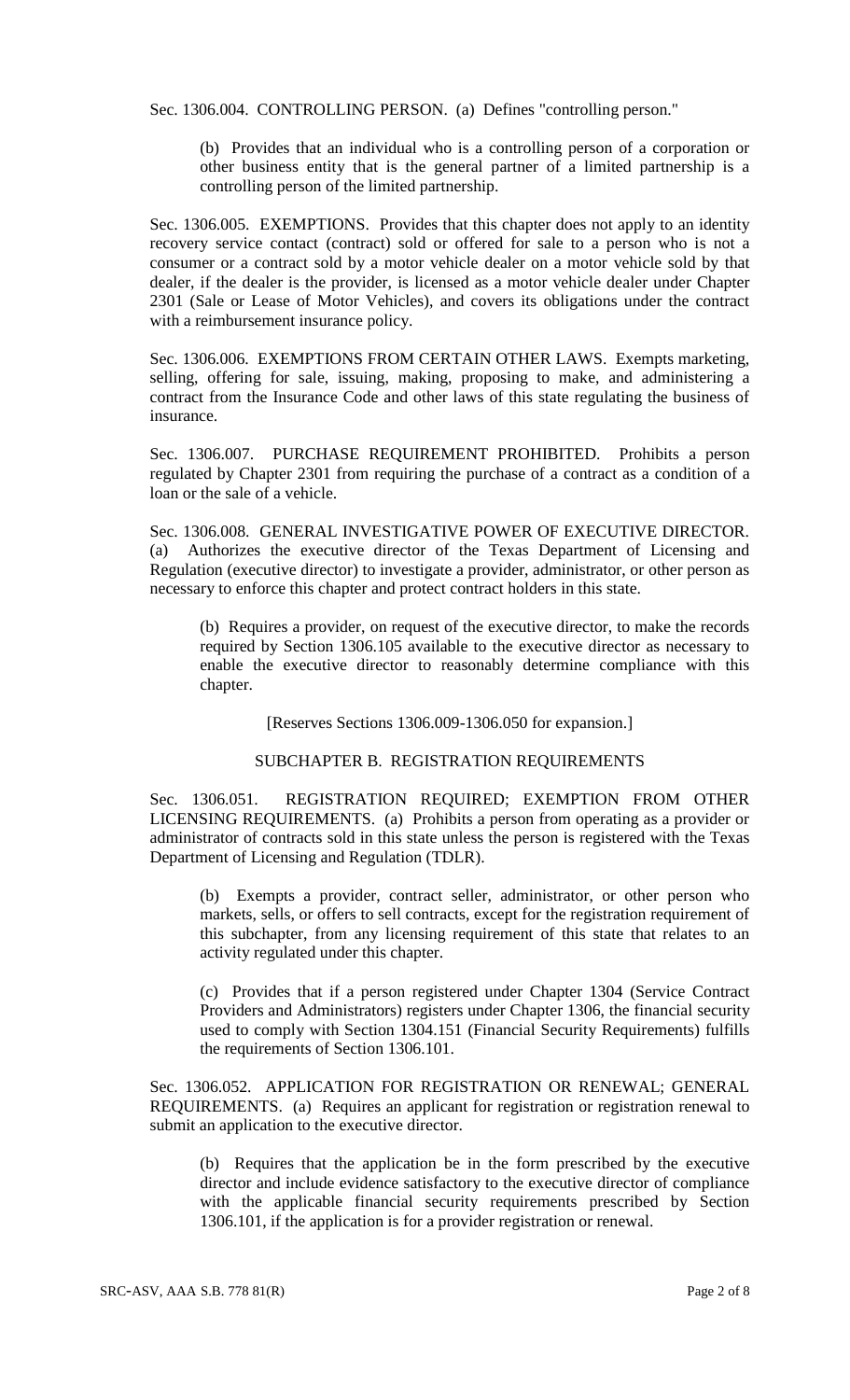(c) Authorizes TDLR to refuse to issue or renew a registration if the applicant or a controlling person of the applicant has violated this chapter or a rule adopted or order issued by the Texas Commission of Licensing and Regulation (TCLR) or executive director.

(d) Provides that a person who makes a false statement in an application or in any document provided with an application is subject to disciplinary action under Subchapter D, including denial of the application or suspension or revocation of a registration.

Sec. 1306.053. ADDITIONAL REGISTRATION AND RENEWAL REQUIREMENTS FOR PROVIDERS. (a) Requires an applicant for issuance or renewal of a provider registration, in addition to the requirements of Section 1306.052, to file with the application the reimbursement insurance policy required by Section 1306.102, if the provider is using a reimbursement insurance policy; and a biographical affidavit, in a form prescribed by the executive director, for each controlling person of the provider.

(b) Prohibits the executive director from issuing or renewing a registration to a provider unless the provider provides evidence to the executive director that each controlling person of the provider is trustworthy and can competently manage the affairs of the provider in compliance with this chapter, and the provider can meet the provider's obligations under contracts and this chapter.

Sec. 1306.054. FEES. (a) Requires a provider, as prescribed by this section, to pay annual registration and renewal fees and quarterly fees based on the number of contracts sold or issued and in force in this state. Requires an administrator, as prescribed by this section, to pay annual registration and renewal fees.

(b) Requires a provider or administrator, to register or renew a registration, to pay the appropriate fee. Requires TCLR to set by rule the amounts of the registration and renewal fees required to cover the costs of administering this chapter.

(c) Requires a provider, not later than the 30th day after the date each calendar quarter ends, to report to TDLR the number of contracts sold or issued to consumers in this state during the calendar quarter and submit to TDLR a fee equal to \$1 for each of those contracts.

(d) Provides that the information concerning the number of contracts sold or issued by a provider that is submitted under Subsection (c) is a trade secret to which Section 522.110 (Exception: Trade Secrets; Certain Commercial or Financial Information), Government Code, applies; and is authorized to be used only by the executive director and TDLR for the purposes of this section.

(e) Requires TCLR to adopt rules to implement this section.

Sec. 1306.055. RENEWAL. Requires TCLR to adopt rules regarding the renewal of a registration issued under this chapter.

#### [Reserves Sections 1306.056-1306.100 for expansion.]

### SUBCHAPTER C. PRACTICE BY IDENTITY RECOVERY SERVICE CONTRACT PROVIDERS AND ADMINISTRATORS

Sec. 1306.101. FINANCIAL SECURITY REQUIREMENTS. (a) Requires each provider, to ensure the faithful performance of a provider's obligations to its contract holders, to:

> (1) insure the provider's contracts under a reimbursement insurance policy issued by an insurer authorized to transact insurance in this state or by a surplus lines insurer eligible to place coverage in this state under Chapter 981 (Surplus Lines Insurance), Insurance Code;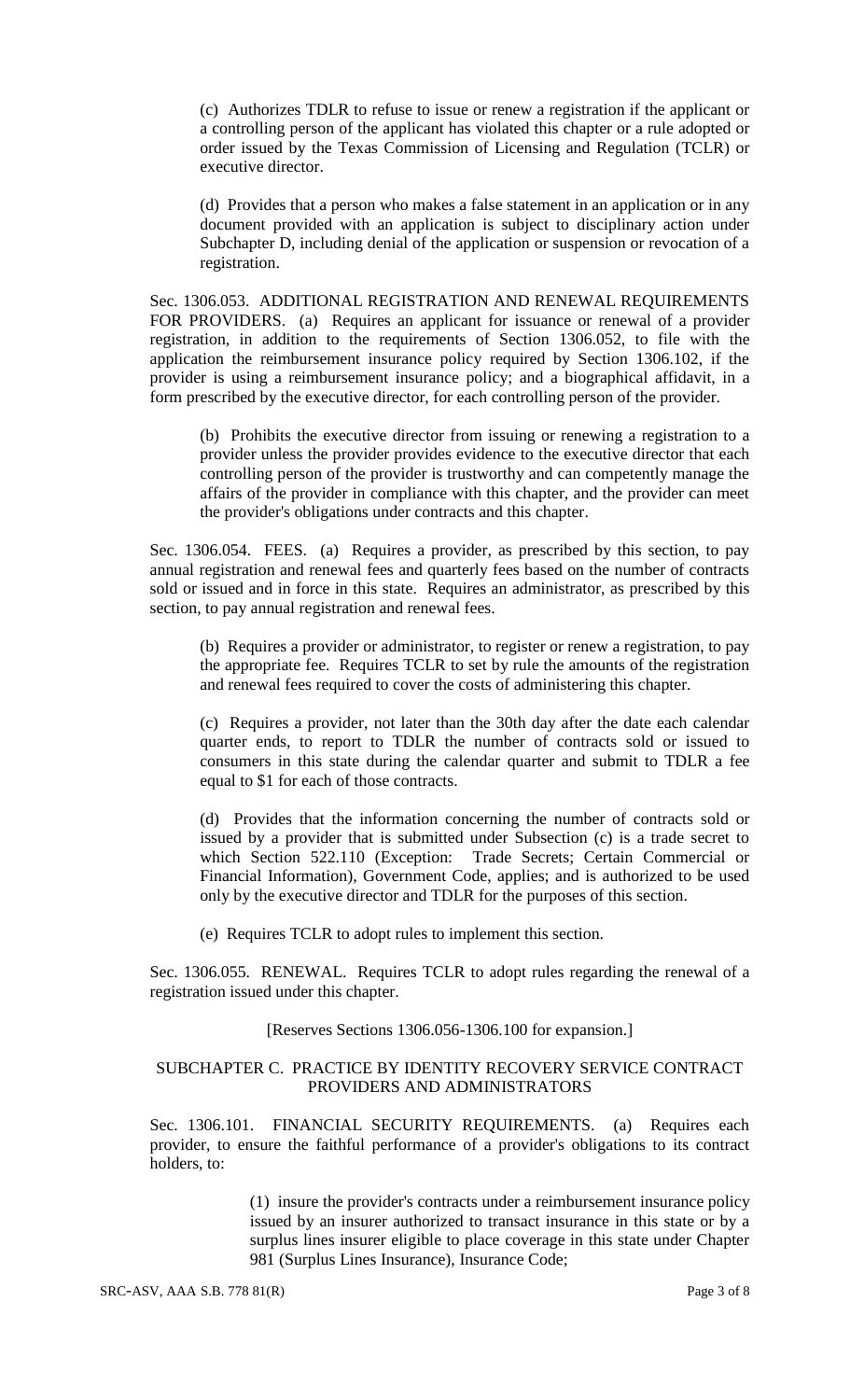(2) maintain a funded reserve account covering the provider's obligations under its contracts that are issued and outstanding in this state and place in trust with the executive director a financial security deposit consisting of a surety bond issued by an authorized surety, securities of the type eligible for deposit by an authorized insurer in this state, a statutory deposit of cash or cash equivalents, a letter of credit issued by a qualified financial institution, or another form of security prescribed by rules adopted by the commission; or

(3) maintain, or have a parent company that maintains, a net worth or stockholders' equity of at least \$100 million.

(b) Prohibits the amount maintained in the reserve account, if the provider ensures its obligations under Subsection  $(a)(2)$ , from being less than an amount equal to 40 percent of the gross consideration the provider received from consumers from the sale of all contracts issued and outstanding in this state, minus any claims paid. Authorizes the executive director to review and examine the reserve account. Prohibits the amount of the security deposit from being less than the greater of \$25,000 or an amount equal to five percent of the gross consideration the provider received from consumers from the sale of all contracts issued and outstanding in this state, minus any claims paid.

(c) Requires the provider, if the provider ensures its obligations under Subsection (a)(3), to give to the executive director on request a copy of the provider's or the provider's parent company's most recent Form 10-K or Form 20-F filed with the Securities and Exchange Commission (SEC) within the preceding calendar year, or if the provider or the provider's parent company does not file with SEC, a copy of the provider's or the provider's parent company's audited financial statements showing a net worth of the provider or its parent company of at least \$100 million.

(d) Requires the parent company, if the provider's parent company's Form 10-K, Form 20-F, or audited financial statements are filed to show that the provider meets the financial security requirement, to agree to guarantee the obligations of the provider relating to contracts sold by the provider in this state.

(e) Prohibits the executive director from requiring a provider to meet any additional financial security requirement.

Sec. 1306.102. REIMBURSEMENT INSURANCE POLICY. (a) Requires that a reimbursement insurance policy that a provider uses to comply with Sections 1306.053 and 1306.101(a)(1) state that:

> (1) the insurer that issued the policy is required to reimburse or pay on behalf of the provider any covered amount the provider is legally obligated to pay, or provide the service that the provider is legally obligated to perform according to the provider's contractual obligations under the contract;

> (2) the insurer is required, if the covered service is not provided to a contract holder before the 61st day after the date of proof of loss, to pay the covered amount directly to the contract holder or provide the required service; and

> (3) the insurer is required, after receiving written notice, if a refund is not paid to the contract holder or credited to the holder's account as required by Section 1306.108, to pay the refund amount directly to the contract holder.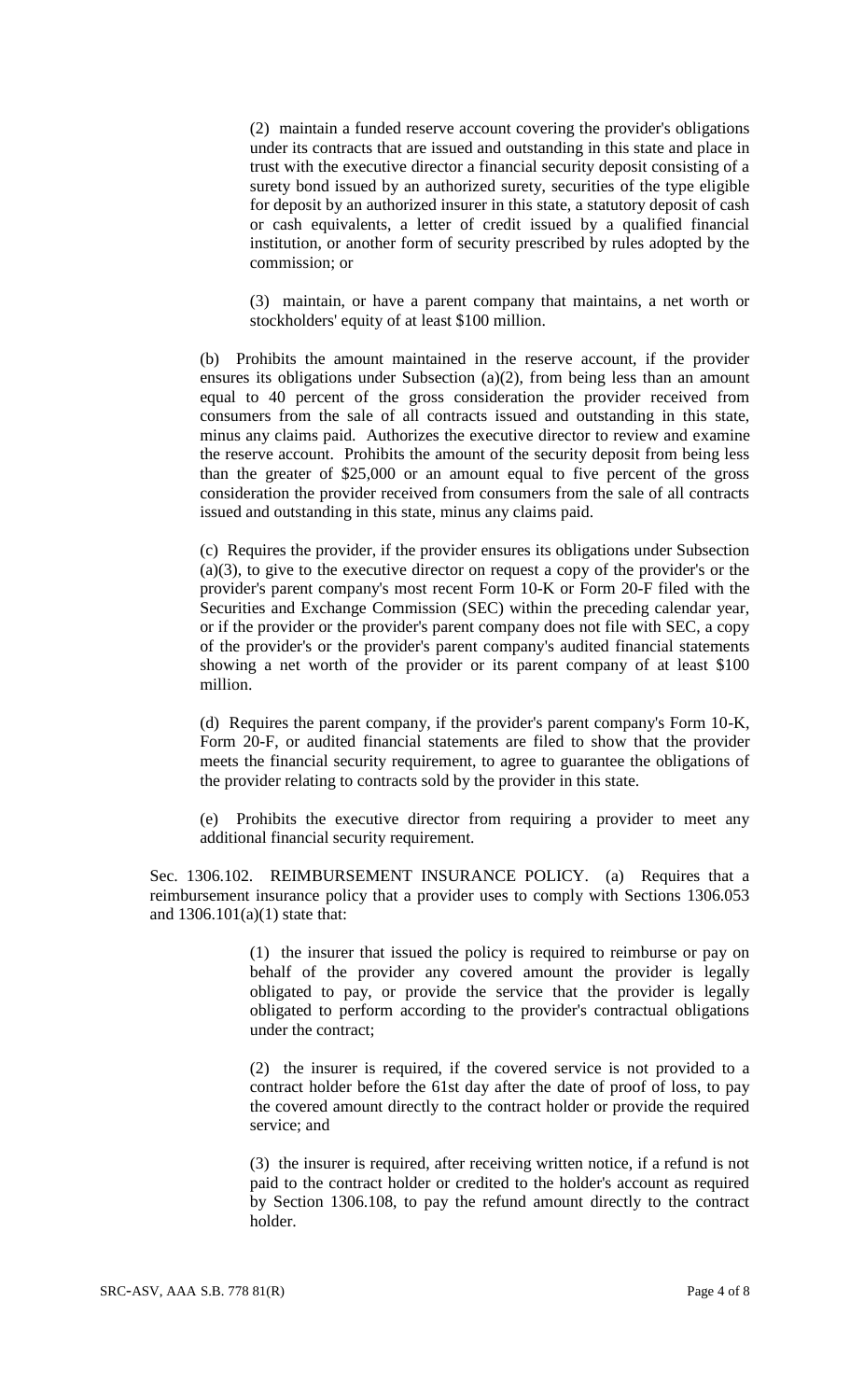(b) Requires the insurer issuing the policy, for a reimbursement insurance policy to comply with Section  $1306.101(a)(1)$ , to

(1) maintain surplus as to policyholders and paid-in capital of at least \$15 million and annually file with the executive director copies of the insurer's audited financial statements, National Association of Insurance Commissioners (NAIC) annual statement, and actuarial certification if the certification is required and filed in the insurer's state of domicile; or

(2) maintain surplus as to policyholders and paid-in capital of at least \$10 million but not more than \$15 million, demonstrate to the satisfaction of the executive director that the insurer maintains a ratio of net written premiums, wherever written, to surplus as to policyholders and paid-in capital of not more than three to one, and annually file with the executive director copies of the insurer's audited financial statements, NAIC annual statement, and actuarial certification if the certification is required and filed in the insurer's state of domicile.

(c) Prohibits the insurer from canceling the reimbursement insurance policy until the insurer delivers to the provider and the executive director a written notice of cancellation that complies with the notice requirements prescribed by Subchapters B (Cancellation and Nonrenewal of Certain Liability Insurance Policies) and C (Declination, Cancellation, and Nonrenewal of Certain Property and Casualty Policies), Chapter 551 (Practices Relating to Declination, Cancellation, and Nonrenewal of Insurance Policies), Insurance Code, for cancellation of an insurance policy under those subchapters. Provides that cancellation of the policy does not affect the insurer's liability for a contract issued by the provider and insured under the policy before the effective date of the cancellation.

(d) Prohibits the provider named on the policy, if the insurer or provider cancels the reimbursement insurance policy, from issuing a new contract after the effective date of the cancellation unless the provider files with the executive director a copy of a new policy that meets the requirements of this section and that provides coverage after that date, or the provider complies with other financial security requirements provided by Section 1306.101(a).

(e) Provides that a provider is considered the agent of an insurer that issues a reimbursement insurance policy for purposes of obligating the insurer to the contract holder in accordance with the contract and this chapter. Provides that the insurer issuing the reimbursement insurance policy is considered to have received the premium for the policy on the date the contract holder pays the purchase price of the contract.

(f) Provides that this chapter does not prevent or limit the right of the insurer to seek indemnification or subrogation against a provider for any amount the insurer pays or is obligated to pay to a contract holder on behalf of the provider.

(g) Defines "net written premiums."

Sec. 1306.103. APPOINTMENT AND RESPONSIBILITIES OF ADMINISTRATOR. (a) Authorizes a provider to appoint an administrator registered under this chapter to be responsible for all or any part of the administration or sale of contracts, and compliance with this chapter, except for Section 1306.101.

(b) Provides that the appointment of an administrator under this section does not affect a provider's responsibility to comply with this chapter.

Sec. 1306.104. PROVIDER REQUIREMENTS. Prohibits a provider from selling, offering for sale, or issuing a contract in this state unless the provider gives the contract holder a receipt for, or other written evidence of, the purchase of the contract and a copy of the contract within a reasonable period after the date of purchase.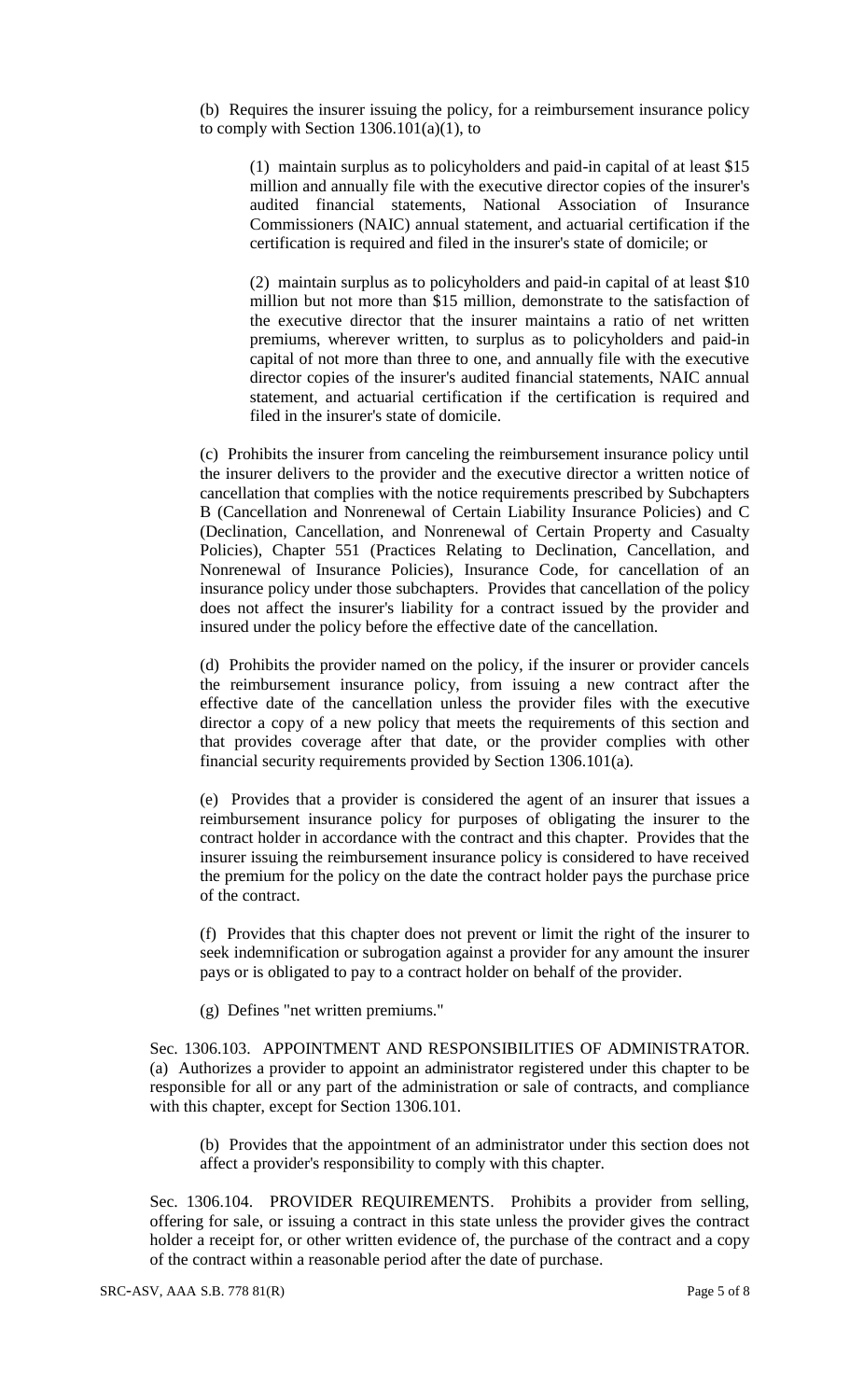Sec. 1306.105. PROVIDER RECORDS. (a) Requires a provider to maintain accurate accounts, books, and other records regarding transactions regulated under this chapter. Requires that the provider's records include a copy of each unique form of contract sold; the name and address of each contract holder who provided the holder's name and address; a list of each location at which the provider's contracts are marketed, sold, or offered for sale; and written claims files that contain at least the date and description of each claim related to the contracts.

(b) Authorizes the records required by this section to be maintained in an electronic medium or through other recordkeeping technology. Requires that the provider, if a record is not in a hard copy, to be able to reformat the record into a legible hard copy at the request of the executive director.

(c) Requires a provider, except as provided by Subsection (d), to retain the records required by this section until at least the first anniversary of the expiration date of the specified period of coverage under the contract.

(d) Requires a provider that discontinues business in this state to retain its records until the provider furnishes the executive director with proof satisfactory to the executive director that the provider has discharged all obligations to contract holders in this state.

(e) Provides that an administrator appointed to maintain the provider's records is responsible for compliance with this section to the same extent as the provider.

Sec. 1306.106. FORM OF IDENTITY RECOVERY SERVICE CONTRACT AND REQUIRED DISCLOSURES. (a) Requires that a contract marketed, sold, offered for sale, issued, made, proposed to be made, or administered in this state:

> (1) be written, printed, or typed in clear, understandable language that is easy to read;

(2) state the number and address of the provider;

(3) state the purchase price of the contract and the terms under which the contract is sold;

(4) state the terms and restrictions governing cancellation of the contract by the provider or the contract holder before the expiration date of the contract;

(5) identify any administrator, the contract seller, and the contract holder, if the contract holder provides the holder's name;

(6) state the amount of any deductible;

(7) specify the services to be provided under the contract and any limitation, exception, or exclusion;

(8) specify any restriction governing the transferability of the contract; and

(9) state the duties of the contract holder, including any duty to protect against any further damage and any requirement to follow the instructions in the contract.

(b) Provides that the identity of a person described by Subsection (a)(5) is not required to be preprinted on the contract and is authorized to be added to the contract at the time of sale.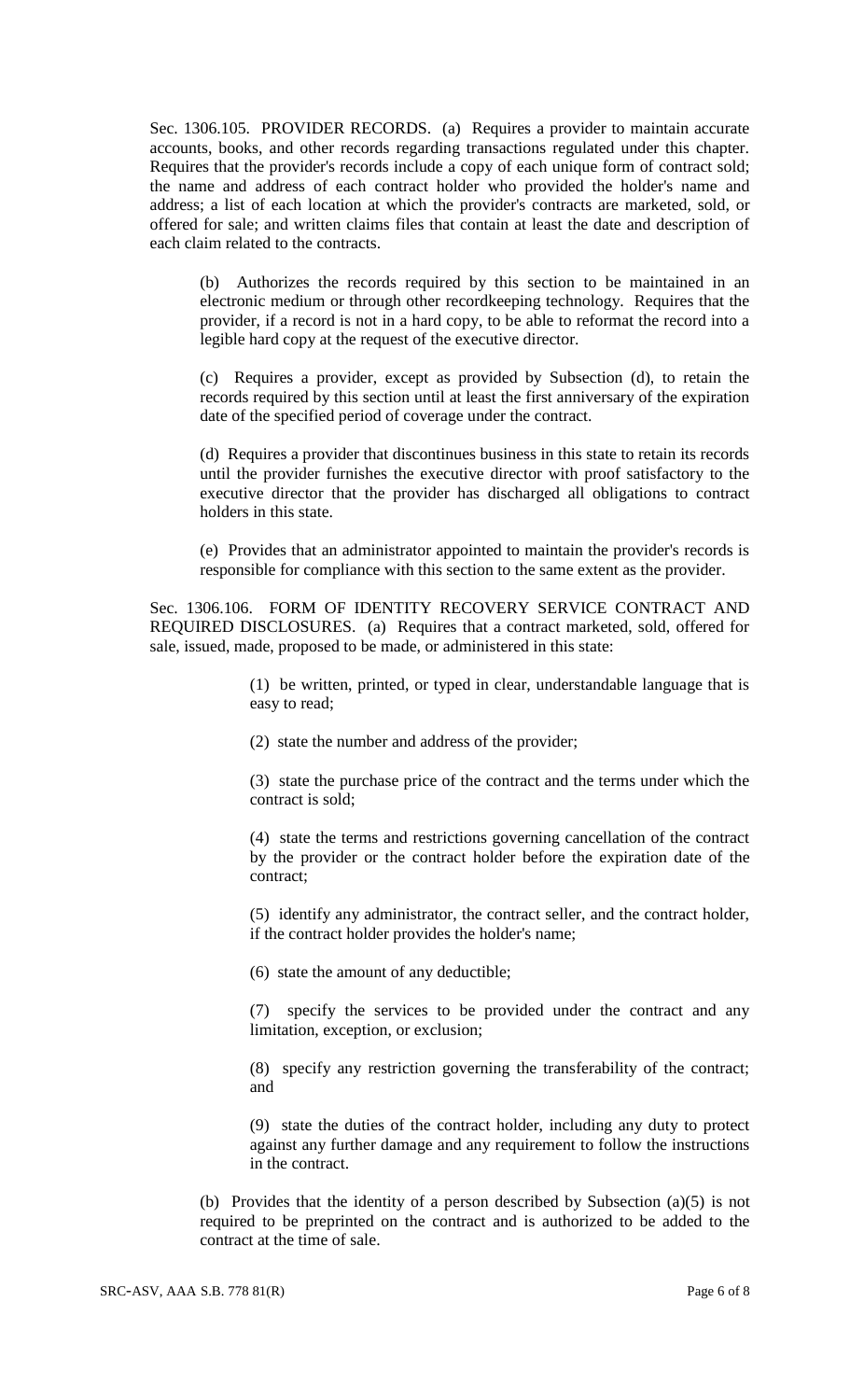(c) Provides that the purchase price is not required to be preprinted on the contract and is authorized to be negotiated with the contract holder at the time of sale.

(d) Requires that a contract insured under a reimbursement policy under Section 1306.102 state the name and address of the insurer, state that the contract holder is authorized to apply for reimbursement directly to the insurer under certain circumstances, and contain a statement substantially similar to the following: "Obligations of the provider under this identity recovery service contract are insured under an identity recovery service contract reimbursement insurance policy."

(e) Requires that a contract that is not insured under a reimbursement insurance policy contain a statement substantially similar to the following: "Obligations of the provider under the identity recovery service contract are backed by the full faith and credit of the provider."

Sec. 1306.107. RETURNING AN IDENTITY RECOVERY SERVICE CONTRACT. Requires that a contract require the provider to allow the contract holder to return the contract to the provider not later than the 20th day after the date the contract is mailed to the contract holder, or the 10th day after the date of delivery, if the contract is delivered to the contract holder at the time of sale.

Sec. 1306.108. VOIDING AN IDENTITY RECOVERY SERVICE CONTRACT. (a) Provides that if a contract holder returns a contract in accordance with Section 1306.107 and a claim has not been made under the contract before the contract is returned, the contract is void.

(b) Authorizes a contract holder to void the contract at a later time as provided by the contract.

(c) Requires the provider, if a contract is voided under Subsection (a), to refund to the contract holder or credit to the account of the contract holder the full purchase price of the contract. Provides that if the provider does not pay the refund or credit the contract holder's account before the 46th day after the date the contract is returned to the provider, the provider is liable to the contract holder for a penalty each month an amount remains outstanding. Prohibits the monthly penalty from exceeding 10 percent of the amount outstanding.

(d) Provides that the right to void a contract is not transferable.

Sec. 1306.109. CANCELING AN IDENTITY RECOVERY SERVICE CONTRACT. (a) Authorizes a provider to cancel a contract by mailing a written notice of cancellation to the contract holder at the contract holder's last known address according to the records of the provider. Requires the provider to mail the notice before the fifth day preceding the effective date of the cancellation. Requires that the notice state the effective date of the cancellation and the reason for the cancellation.

(b) Provides that the provider is not required to provide prior notice of cancellation if the contract is canceled because of nonpayment of the consideration for the contract, a material misrepresentation by the contract holder to the provider, or a substantial breach of a duty by the contract holder.

Sec. 1306.110. LIMITATIONS ON PROVIDER NAME. (a) Prohibits a provider from using a name that includes "insurance," "casualty," "surety," or "mutual" or any other word descriptive of the insurance, casualty, or surety business or is deceptively similar to the name or description of an insurance or surety corporation or to the name of any other provider.

(b) Authorizes a provider to include in its name "guaranty" or a similar word.